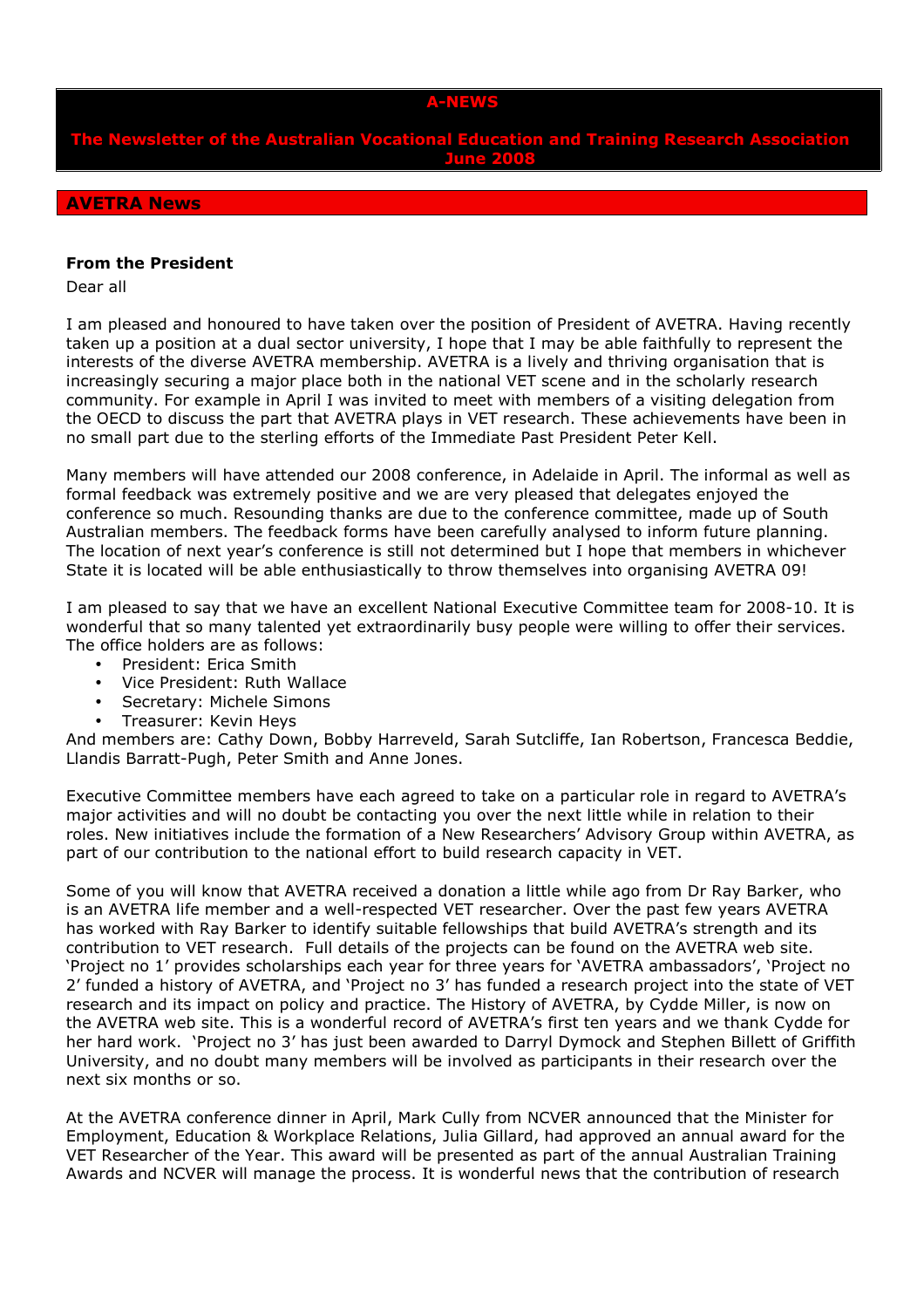to VET has been acknowledged in this way and we are very appreciative of NCVER's efforts in gaining and funding this award.

I wish AVETRA members all the best in their work and their research

 $5m$ 

Erica Smith, May 2008

## The 2008 AVETRA Conference: VET in Context

A wonderful spread of delegates attended the 2008 conference in Adelaide. There were 185 registrations including 171 from Australia (every state/territory represented) and 11 from New Zealand, 2 from Germany and 1 from the United Kingdom. One hundred and fifteen (62%) of those registered were AVETRA members and 70 (38%) non-members. Eighteen full-time students registered, with 11 of these presenting a paper. There were 64 speakers in total.

Thirty different concurrent speakers were nominated for best presentation by respondents to the conference evaluation form. This variety is pleasing as it gives an indication that the quality of the conference presentations was well regarded and that delegates enjoyed the diversity of the program.

The conference program, organisation and venue met the needs of delegates, with the highest ratings being awarded to technical support (4.8 out of 5), venue accessibility (4.7), registration desk (4.7), venue facilities (4.5) and the opening reception sponsored by University of SA (4.5).

There were some good suggestions offered to improve future conferences.Thank you to the 51 delegates who took the time to fill out the conference evaluation form.

Conference Action and in particular, Aurelie, were praised by delegates for their helpful, friendly service in making it a great conference. Susan Dawe also needs to be commended for all of her work and so too all other members of the local organising committee, including for collectively obtaining a high level of sponsorship.

Kaye Bowman, Conference Committee

## New Researchers Advisory Group (NRAG)

The AVETRA Executive has resolved to develop a New Researchers Advisory Group to advise the Executive on ways in which the Association can assist people who are wanting to get into research. For example, new researchers often have questions such as:

- identifying research issues and generating research questions that can be answered through research;
- forms of methodology that are available and which of them may most fruitfully be used to pursue a research question;
- **•** writing research for different audiences;
- writing for refereed publication;
- research ethics.

The Executive is keen to hear from new researchers about the issues that matter to them; that form barriers to them in developing research; and how the Association can help with those things.

The convenor for the NRAG is Melinda Randall at Major Training Services, and the AVETRA Executive liaison person for the group is Associate Professor Peter Smith at Deakin University. If you are interested in joining the group, contact Melinda at melinda.randall@majortraining.com.au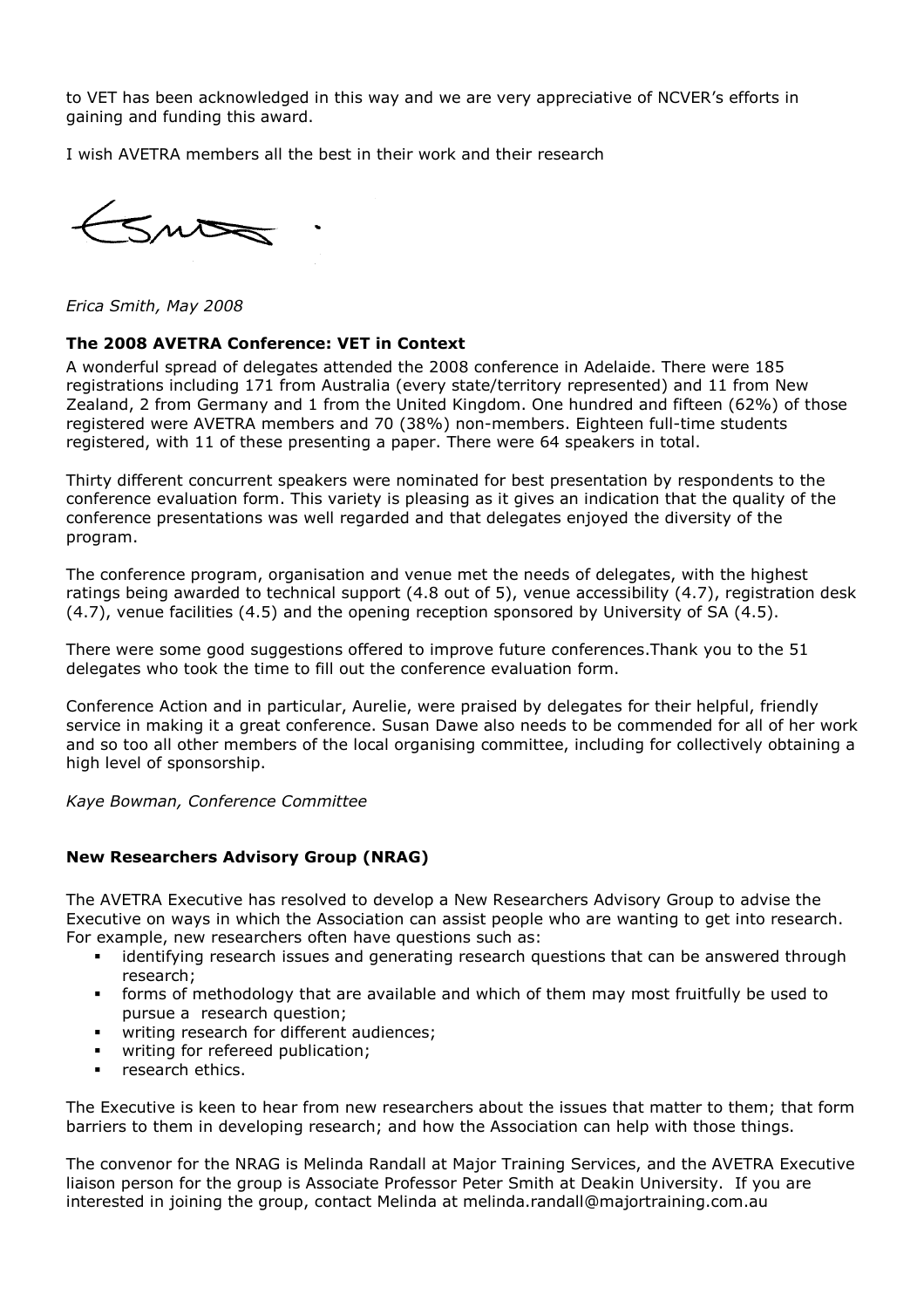Good luck with your research.

Peter Smith, AVETRA Executive liaison for the NRAG.

## The AVETRA Mentoring Network

AVETRA is, over the next three years, developing a mentoring network that supports practitioner researchers, specifically those practitioners involved in the communities of practice being supported by NCVER, which is also funding this mentor scheme.

The first stage of this initiative is already underway and has gathered a pool of diversely experienced and located mentors. A successful two-day workshop involving all 10 of the current research protégés was held at Victoria University on 13/14 May 2008.

The participants were able to review their initial proposals for their research projects and begin tailoring them into more focused projects through a variety of activities and discussion led by the Victoria University VET Community of Practice team. The aim of the sessions was to kick start the participants research process and form the face to face and virtual support structure of the community of practice. All participants left the workshop with a commitment to carrying out their research project and have engaged with the aim of producing and presenting a paper at a VET conference next year.

During the workshop they were able to explore what a mentoring relationship may add to their project, discuss their individual needs and propose a mentor that they would like to work with from the current mentor register. We are currently engaged in the mentor / protégé matching process so that the relationships and projects will flourish as the year continues.

This is the first group of protégés, and there will be two subsequent groups in 2009 and 2010.

Llandis Barratt-Pugh, AVETRA Mentoring Network Manager

## Research and VET News

## Skilling Queensland for the future

The Queensland Government is addressing the skills shortage with a \$716 million investment in vocational education and training programs announced in the 2008-09 state budget. See http://statements.cabinet.qld.gov.au/MMS/StatementDisplaySingle.aspx?id=58462

## New Executive Director of Dusseldorp Skills Forum

http://www.dsf.org.au/

Oona Nielssen is the newly appointed Executive Director of the Dusseldorp Skills Forum. She is a communications specialist, formally principal of her own communications consultancy specialising in public relations, strategic communication and marketing advice and implementation to clients including Multiplex Developments, Leighton Contractors, American Express and the Diversity Council of Australia.

## Reporting Employability Skills

www.employabilityskillsresources.com

At its July 2007 meeting the National Quality Council endorsed an approach to descriptive reporting on employability skills which involves: learners downloading qualification specific Employability Skills Summaries for Training Package qualifications they have completed from an internet site; and RTOs adding a mandatory sentence providing directions to the site to all qualification testamurs for Training Package qualifications. At its March 2008 meeting the Council agreed to the following two step process for moving to the new reporting arrangements:

• From 1 July 2008, RTOs will be required to inform all students issued with Training Package qualifications that Employability Skills Summaries for Training Package qualifications can be downloaded from employabilityskills.training.com.au ; and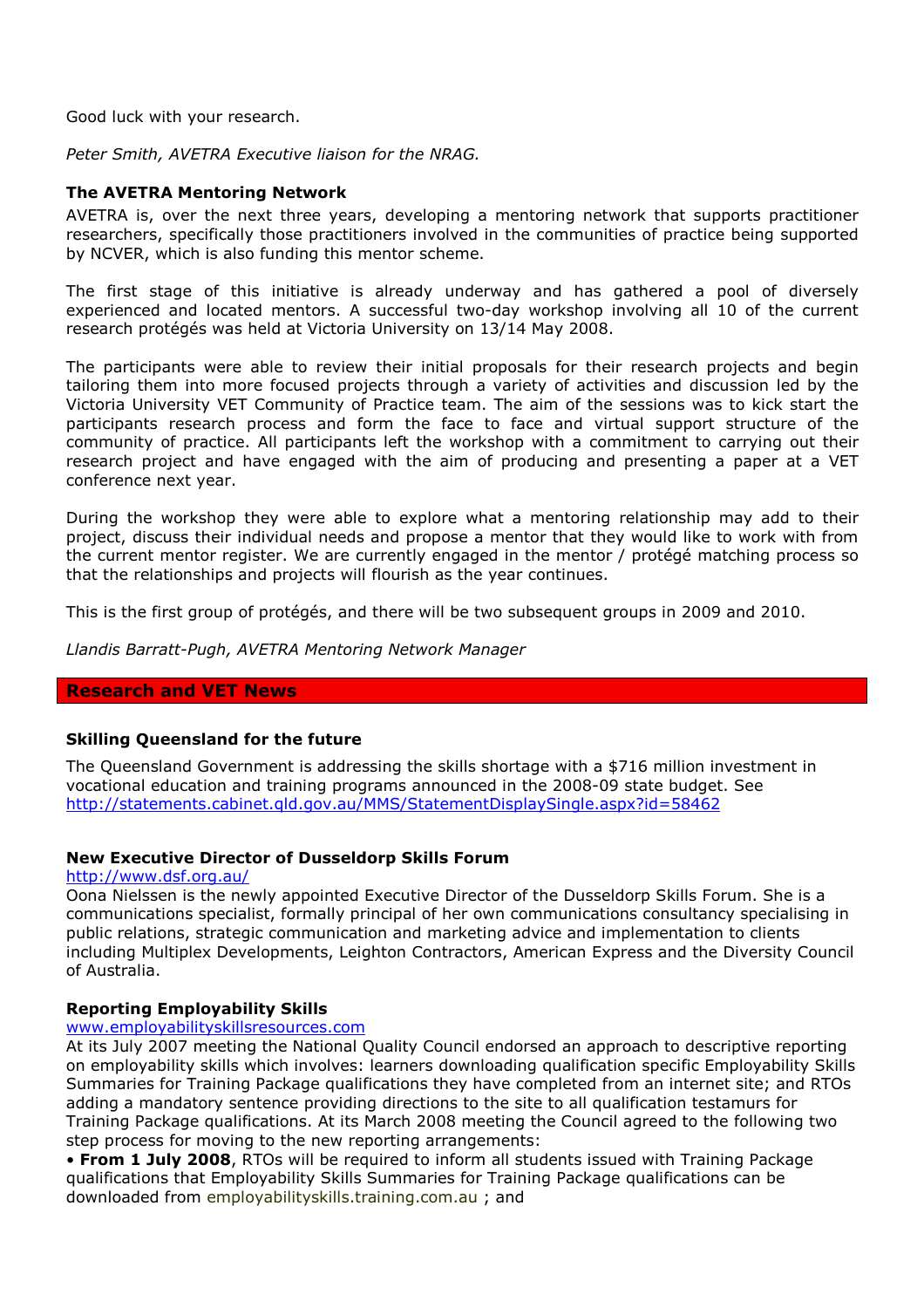• From 1 January 2009, RTOs will be required to add the following mandatory sentence to all qualification testamurs issued for Training Package qualifications: A summary of the employability skills developed through this qualification can be downloaded from employabilityskills.training.com.au

Professional development resources for implementing the model for assessing and reporting employability skills are available from the website.

# Calls for Papers/Submisisons

The Innovation Minister, Senator Kim Carr, has put out a consultation paper on **promoting** excellence in research:

http://minister.industry.gov.au/SenatortheHonKimCarr/Pages/WANTEDINPUTINTOANEW'ERA'FORAU STRALIANRESEARCH.aspx . Submissions are due by 30 June.

# Review of Australian Higher Education Discussion Paper June 2008

http://www.dest.gov.au/sectors/higher\_education/policy\_issues\_reviews/reviews/highered\_review The discussion paper outlines a number of issues on which feedback is sought, including social inclusion, resourcing, the student experience and links with industry and the vocational education sector. The issues outlined in the discussion paper have been informed by the preliminary input received. The panel invites comments on the questions raised in this paper or on other matters that relate to the terms of reference. Deadline 31 July 2008

## Conferences and other Events

## 2008 Training Sector Forum: Better Skills, Brighter Futures, 26 and 27 June 2008 at Hilton Adelaide

http://www.training.sa.gov.au/OVETorgs/a8\_publish/modules/publish/content.asp?id=20022&navgr  $p=119$ 

The themes for the 6th annual 2008 Training Sector Forum are:

- Improving participation in education and employment
- Raising the skills and productivity of our existing workforce

Two-day, one-day and half-day registrations are available until 16 June. For further information please contact Katja Paulaharju on telephone (08) 8226 4358 or email the Quality Directorate at dfeest.quality@saugov.sa.gov.au

#### 17th National VET Research Conference (No Frills), University of Tasmania, Newham Campus, Launceston, 9-11 July 2008. Co-hosted by NCVER and TAFE Tasmania. http://www.ncver.edu.au/newsevents/trconf/trconf17.html

'No Frills' brings together staff involved or interested in education and training research from TAFE institutes, universities and private registered training organisations as well as consultants. Keynote speakers will be The Hon David Bartlett MP, Premier of Tasmania, Minister for Education and Skills, Minister for Planning and Workplace Relations, Ms Oona Nielssen, Executive Director, Dusseldorp Skills Forum, Dr Rob Simons, Head of Research and Evaluation, The Smith Family.

First World Congress on Teacher Education for TVET, 21-23 July Bandung. Convenor: Ministry of National Education, Republic of Indonesia & TT-TVET EU-Asia-Link project partners, Indonesia http://www.upi.edu/tvet-congress/index.php The theme of the congress is Shaping TVET-Teacher Education for the Changing World of Work

# Apprenticeships: Sustaining Australia's skills base - NCVER Research Forum 15 August

2008, Melbourne, Victoria http://www.ncver.edu.au/newsevents/sustaining/forum.html NCVER is hosting a national one-day event to spotlight the past, present and future of apprenticeships in Australia. The program will feature: Mr James Barron, Group Training Australia; Professor Victor Callan, University of Queensland, Professor Erica Smith, Unversity of Ballarat; and, Dr Tom Karmel, NCVER. In addition, a panel of high-profile industry leaders will debate future directions for apprenticeships in a session hosted by Peter Mares of ABC Radio National. To register your interest to attend, email: events@ncver.edu.au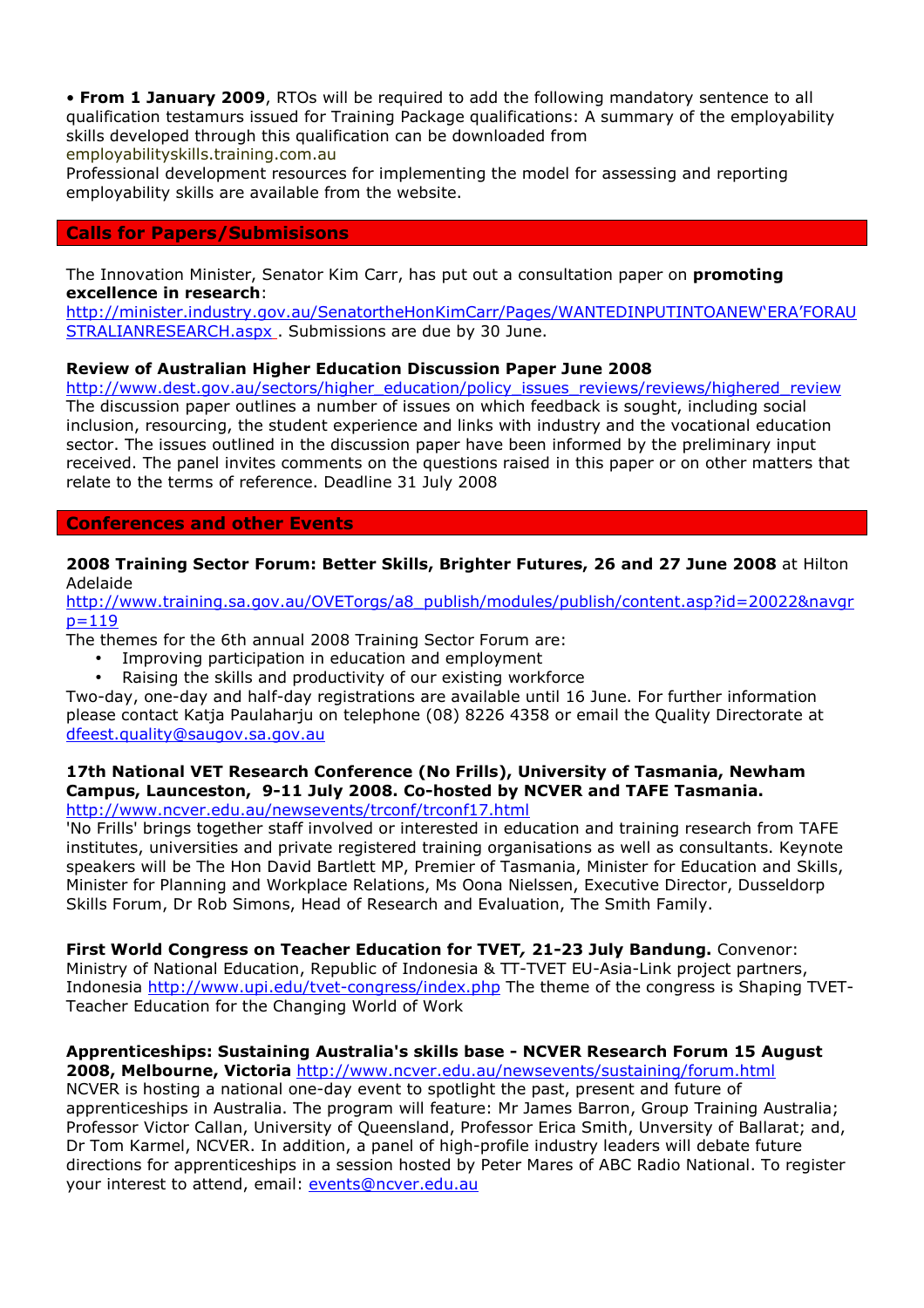ACPET 2008 National Conference Thursday 28 to Saturday 30 August 2008, Hotel Grand Chancellor, Hobart, Tasmania www.acpetconference.info Keynote speaker: the Hon Julia Gillard MP, Deputy Prime Minister; Minister for Education; Minister for Employment and Workplace Relations; Minister for Social Inclusion. Renowned futurist, Peter Sheahan, will also be facilitating a workshop on 'Creating a new generation of educational leaders', which will provide futurefocused strategies for continuing to build successful education through courageous leadership, innovation and change. For more information please contact Tulips Meetings Management on 02 4984 2554 or email acpet@pco.com.au

## Recent Publications

Callan, V, Accelerated apprenticeships: Apprentice, employer and teaching staff **perceptions,** NCVER, 2008 This research examined recent pilots of accelerated apprenticeships in the automotive industry in Queensland. Interviews with apprentices, employers and teachers showed that the traditional model is still well regarded. It is not failing, but does require evolutionary change http://www.ncver.edu.au/publications/1991.html

You can also hear Victor Callan talking about his research by downloading the MP3 file.

Choy, Sarojni C. and Haukka, Sandra: 'Industrial attachments for instructors in TVET delivery', in Maclean, R. and Wilson, D., Eds. International Handbook of Technical and Vocational Education and Training UNESCO-UNEVOC. UNESCO, 2008. Scholars, learners and employers across the globe agree that the workplace is the most authentic learning environment to train a competent workforce ... Industry attachments have long been accepted as a core component of training for trainees and are well structured and coordinated ... This chapter begins with an overview of training arrangements for Technical Vocational Education and Training (TVET) practitioners followed by a discussion on the significance of industrial attachment for them … Key issues are drawn from an analysis of these models. The chapter concludes with considerations for planning and arranging industrial attachment to update or maintain TVET practitioners' currency of industry changes, knowledge and skills.

Ferrier, Fran; Burke, Gerald; Selby Smith, Chris; Skills development for a diverse older workforce NCVER, 2008 In the context of an ageing population, the opportunity for people aged 45 years and older to update their work-related skills and knowledge is potentially important in enabling some of these workers to remain in, or return to, employment. This study considers the diverse nature of older workers in the labour force and their learning preferences. It suggests that some changes to skill development activities are required to accommodate the motivations, objectives and ways of learning of older workers. These changes include a mix of organisational factors, such as integrating learning and work, and teaching and learning factors, such as flexibility and responsiveness to learner needs. http://www.ncver.edu.au/publications/1984.html

Kearns, P; Bowman, K.; Garlick, S.: The double helix of vocational education and training and regional development, NCVER, 2008. Vocational education and training (VET) has a role to play in sustainable regional development. Through five regional case studies this research examines how well VET is tailoring supply to skill needs, how VET has become more flexible to obtain a better match between demand and supply, and whether partnerships have been linked to whole-ofgovernment frameworks in ways which support sustainable regional development. The study concludes that successful relationships between VET and regional development require ongoing alignment both ways. Comprehensive regional frameworks could facilitate this co-development between VET and regional development. http://www.ncver.edu.au/publications/1989.html

Martin, R; Villeneuve-Smith, F.; Marshall, L.; McKenzie, E., Employability skills explored

London: Learning and Skills Network, 2008. 65 p. This report examines the factors that define employability skills and explores how UK employers perceive the current level of skills of young people entering their first job as well as the type of skills they expect from these young workers. It goes on to reveal employer expectations of skills development and their views on the funding of it. https://www.lsneducation.org.uk/user/order.aspx?code=080044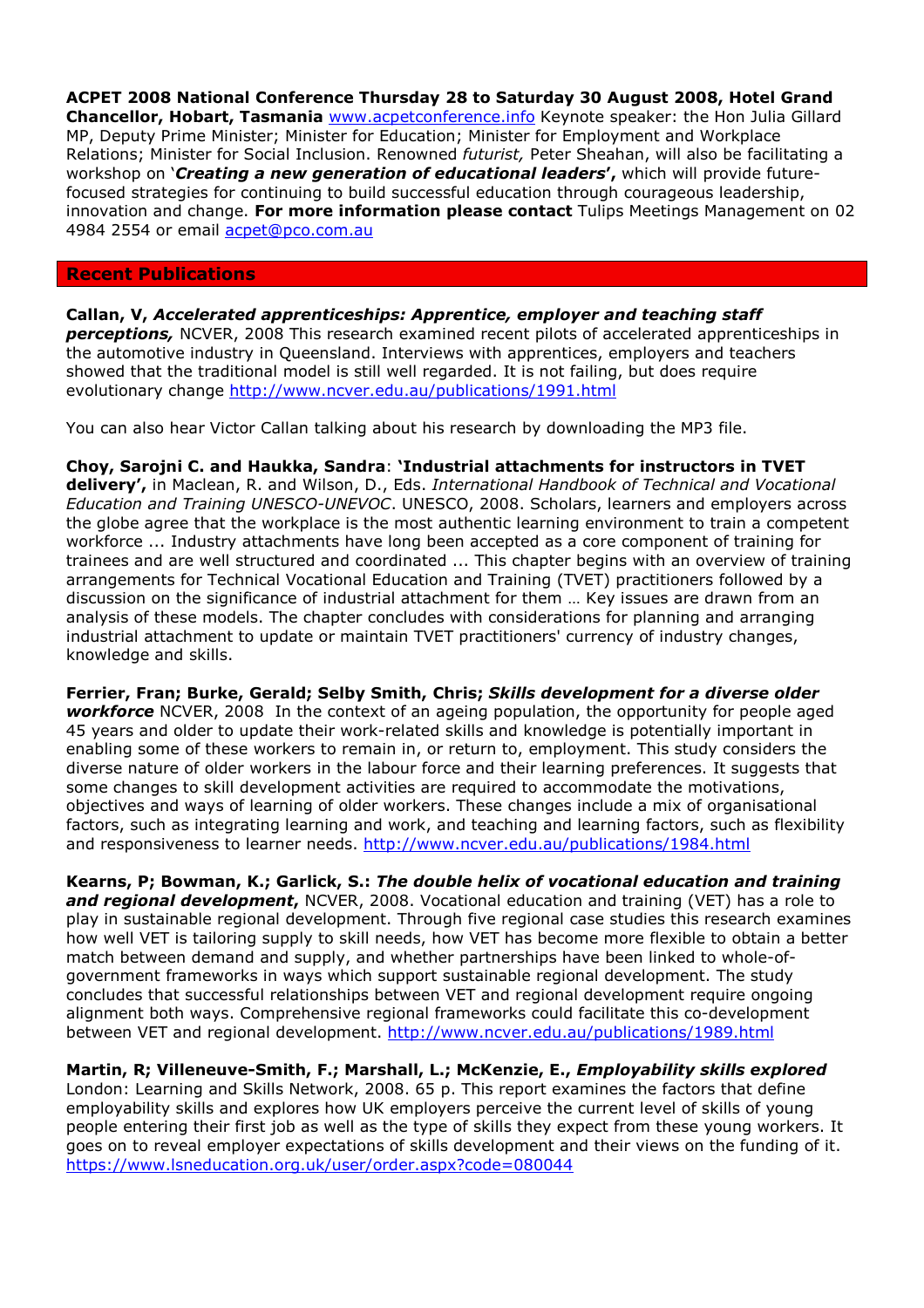Mitchell, J and McKenna, S, Productivity and participation enhanced by VET, Elizabeth, SA: Reframing the Future, 2008. 60 p. This report describes how a selection of organisations and practitioners in the vocational education and training (VET) sector in Australia undertook professional development projects and assisted industries, enterprises and individuals to increase workforce productivity and enabled individuals and groups to participate in the workforce. The projects were managed and supported by Reframing the Future, the national staff development and change management program that supports the implementation of the national training system. http://www.reframingthefuture.net/docs/2008/Publications/0ALL\_Productivity\_participation\_29apr0 8.pdf

Most of the papers produced by those who received new researcher awards to attend NCVER's 2007 No Frills conference are now published: See Sutcliffe, S: Getting on [line] with it ... surveying student experiences ; Pettigrew, T and Todhunter, S: VET goes virtual: Can web conferencing be an effective component of teaching and learning in the vocational education and training sector; Ward, J, Measuring student satisfaction with VET services ... and getting it right!; Bell, D Organisational planning and performance integration in a TAFE context

**Qualit-e-News:** a newsletter published by Quality Directorate in the South Australian Department of Further Education, Employment, Science and Technology, every three weeks to keep you up to date with the latest issues relating to the Vocational Education and Training and Higher Education Sectors. To subscribe, please email defeest.quality@saugov.sa.gov.au and include the words 'subscribe to Qualit-e-news' in the subject line.

## Jobs And Other Opportunities

The **Australian Council for Educational Research** is currently seeking an experienced and accomplished researcher to work on projects in the area of vocational education and training (VET). Research in this area typically involves high-level analysis of the processes and outcomes of VET systems, institutions and programs, designing and managing assessment and evaluation projects, managing data collections and analyses, and the preparation of reports and briefings for a wide range of clients. We are seeking a person with a higher degree, preferably at PhD level, and experience working in the vocational education and training sector. Extensive experience in the statistical analysis of large complex data sets is highly desirable. For further information please visit ACER's website at http://www.acer.edu.au/employment

Applications are now open for the 2009 Fulbright Scholarships sponsored by the Department of Education, Employment and Workplace Relations. Valued at A\$25,000 this Scholarship supports three to four months of professional development or research in the United States. The Scholarship period may be started any time between 1 July 2009 and 30 June 2010. This Scholarship is for an Australian citizen who works in the vocational education and training sector, or is a training leader in business and industry. The program undertaken should concern current

vocational education and training policy or practice. The proposal must include an educational component (such as a short-course and/orresearch) and may involve other forms of professional experience including visits to relevant organisations. For further information and application forms see www.fulbright.com.au Applications close 31 August 2008.

## About AVETRA

AVETRA is the peak professional association for VET researchers. Its ability to be a sustainable and viable association depends on its membership. Members are urged to continue their membership and to encourage their colleagues to join AVETRA. AVETRA services include:

- An annual VET international research conference
- Two editions of International Journal of Training Research per annum
- The bi-monthly AVETRA e-newsletter with the latest news in the VET sector as well as VET research.
- The new Research Today publication twice a year.
- OctoberVET workshops organized by AVETRA members in centres as widely spread as Perth, Darwin, Townsville, Brisbane, Sydney, Melbourne and Adelaide.
- The AVETRA website with VET research links and information